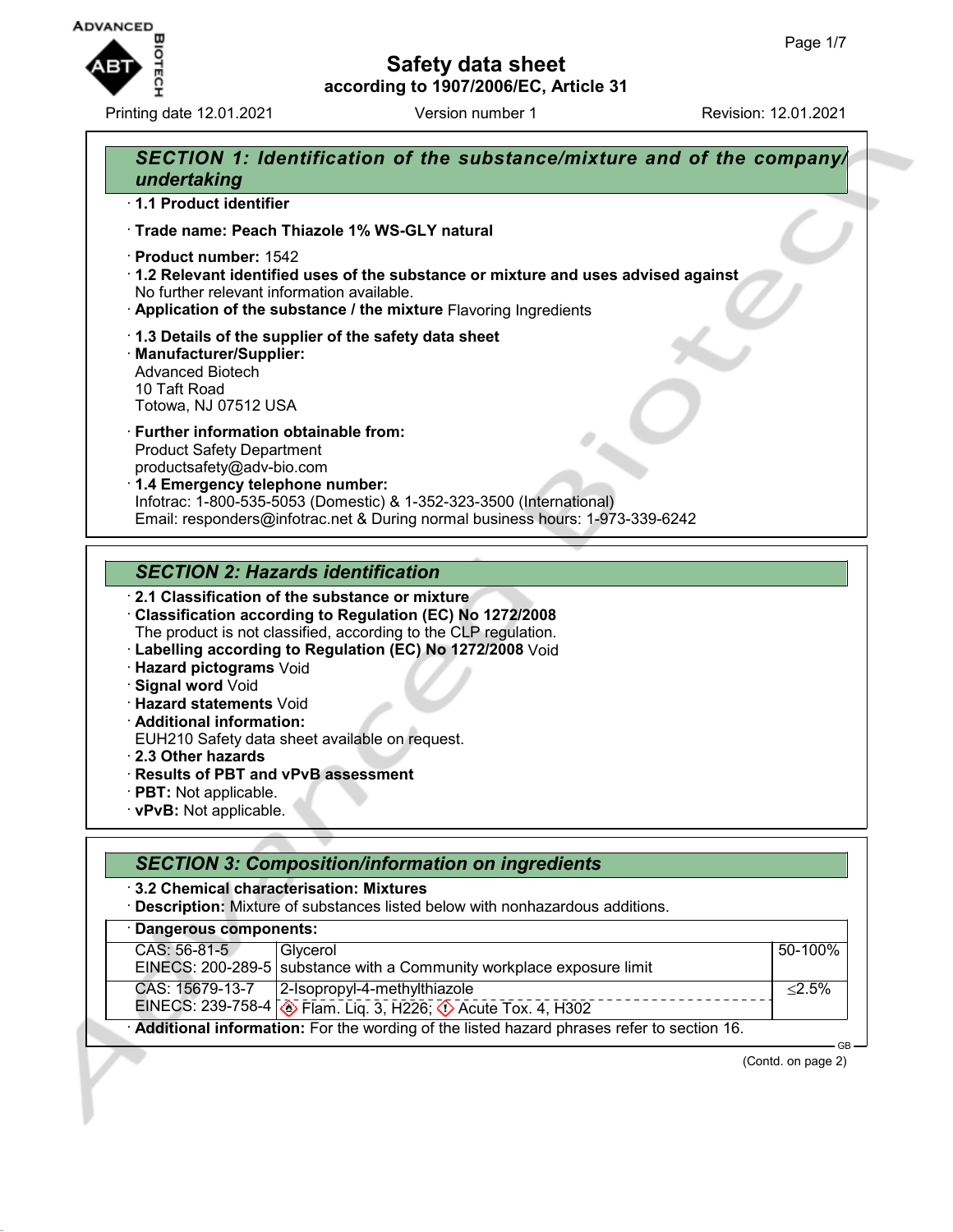

Printing date 12.01.2021 Version number 1 Revision: 12.01.2021

### **Trade name: Peach Thiazole 1% WS-GLY natural**

(Contd. of page 1)

## *SECTION 4: First aid measures*

- · **4.1 Description of first aid measures**
- · **After inhalation:** Supply fresh air; consult doctor in case of complaints.
- · **After skin contact:** Generally the product does not irritate the skin.
- · **After eye contact:** Rinse opened eye for several minutes under running water.
- · **After swallowing:** If symptoms persist consult doctor.
- · **4.2 Most important symptoms and effects, both acute and delayed** No further relevant information available.
- · **4.3 Indication of any immediate medical attention and special treatment needed** No further relevant information available.

### *SECTION 5: Firefighting measures*

- · **5.1 Extinguishing media**
- · **Suitable extinguishing agents:**
- CO2, powder or alcohol resistant foam.

CO2, powder or water spray. Fight larger fires with water spray or alcohol resistant foam.

- Use fire extinguishing methods suitable to surrounding conditions.
- · **5.2 Special hazards arising from the substance or mixture** No further relevant information available.
- · **5.3 Advice for firefighters**
- · **Protective equipment:** No special measures required.
- · **Additional information**

Cool endangered receptacles with water spray.

Collect contaminated fire fighting water separately. It must not enter the sewage system.

### *SECTION 6: Accidental release measures*

- · **6.1 Personal precautions, protective equipment and emergency procedures** Not required.
- · **6.2 Environmental precautions:**
- Dilute with plenty of water. Do not allow to enter sewers/ surface or ground water.
- · **6.3 Methods and material for containment and cleaning up:**

Absorb with liquid-binding material (sand, diatomite, acid binders, universal binders, sawdust).

- · **6.4 Reference to other sections** See Section 7 for information on safe handling. See Section 8 for information on personal protection equipment.
- See Section 13 for disposal information.

## *SECTION 7: Handling and storage*

· **7.1 Precautions for safe handling** No special precautions are necessary if used correctly. · **Information about fire - and explosion protection:** No special measures required.

- · **7.2 Conditions for safe storage, including any incompatibilities**
- · **Storage:**
- · **Requirements to be met by storerooms and receptacles:**
- No special requirements.

Please refer to product specification for product storage requirements.

- · **Information about storage in one common storage facility:** Not required.
- · **Further information about storage conditions:** None.

(Contd. on page 3)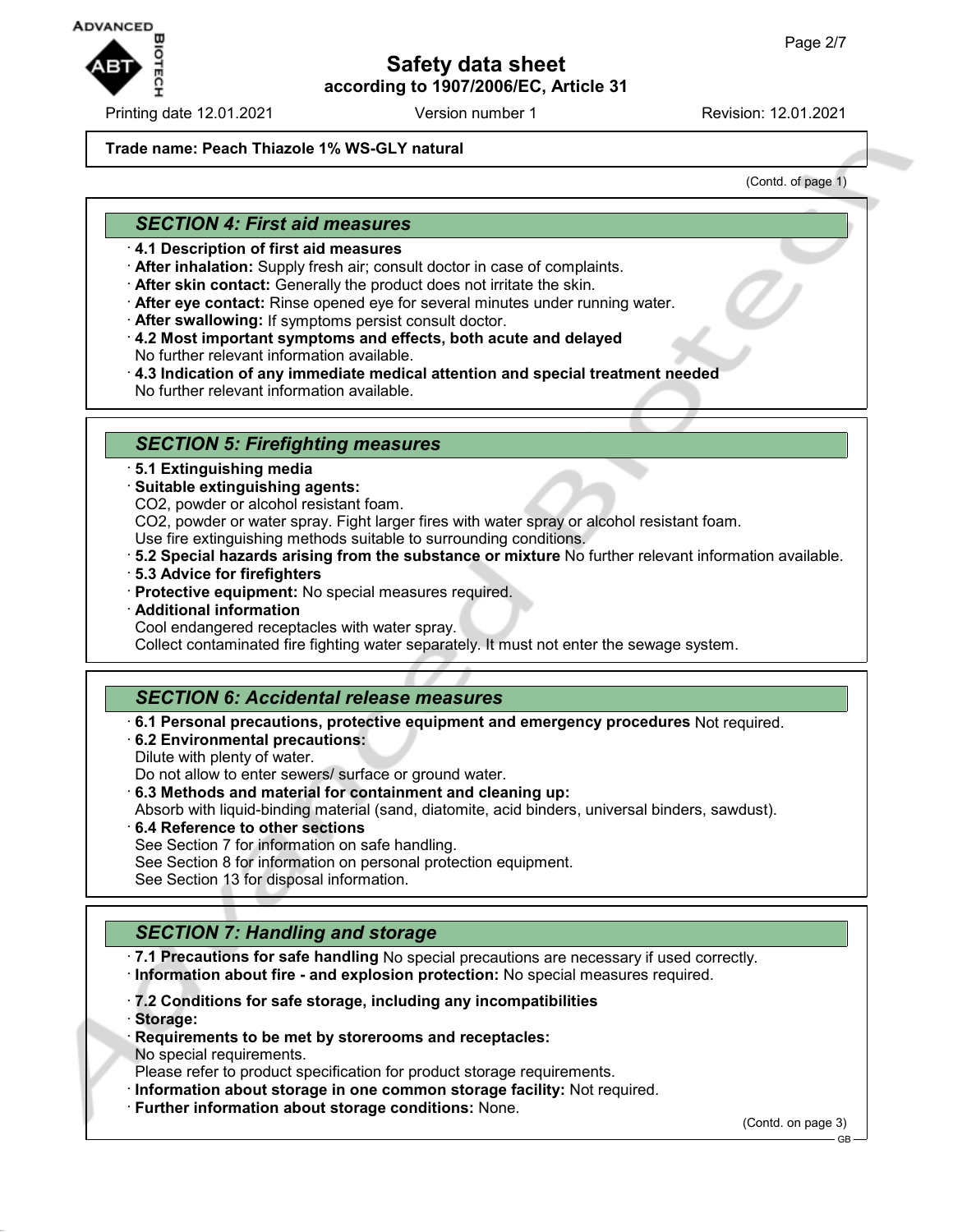

Printing date 12.01.2021 **Version number 1** Revision: 12.01.2021

(Contd. of page 2)

### **Trade name: Peach Thiazole 1% WS-GLY natural**

· **7.3 Specific end use(s)** No further relevant information available.

### *SECTION 8: Exposure controls/personal protection*

### · **8.1 Control parameters**

· **Additional information about design of technical facilities:** No further data; see item 7.

### · **Ingredients with limit values that require monitoring at the workplace:**

**CAS: 56-81-5 Glycerol**

WEL Long-term value: 10 mg/m<sup>3</sup>

· **Additional information:** The lists valid during the making were used as a basis.

### · **8.2 Exposure controls**

- · **Personal protective equipment:**
- · **General protective and hygienic measures:** Wash hands before breaks and at the end of work.
- · **Respiratory protection:** Not required.

### · **Protection of hands:**

The glove material has to be impermeable and resistant to the product/ the substance/ the preparation. Due to missing tests no recommendation to the glove material can be given for the product/ the preparation/ the chemical mixture.

Selection of the glove material should be based on consideration of the penetration times, rates of diffusion and the degradation

#### · **Material of gloves**

The selection of the suitable gloves does not only depend on the material, but also on further marks of quality and varies from manufacturer to manufacturer. As the product is a preparation of several substances, the resistance of the glove material can not be calculated in advance and has therefore to be checked prior to the application.

#### · **Penetration time of glove material**

The exact break through time has to be determined by the manufacturer of the protective gloves and has to be observed.

· **Eye protection:** Goggles recommended during refilling

| 9.1 Information on basic physical and chemical properties |                                    |  |
|-----------------------------------------------------------|------------------------------------|--|
| <b>General Information</b>                                | Molecular Weight: 92 g/mol         |  |
| · Appearance:                                             |                                    |  |
| Form:                                                     | Liquid                             |  |
| Colour:                                                   | According to product specification |  |
| · Odour:                                                  | According to product specification |  |
| · Odour threshold:                                        | Not determined.                    |  |
| · pH-value:                                               | Not determined.                    |  |
| Change in condition                                       |                                    |  |
| <b>Melting point/freezing point:</b>                      | 18.2 $\degree$ C                   |  |
| Initial boiling point and boiling range: Undetermined.    |                                    |  |
| · Flash point:                                            | $>110$ °C                          |  |
| · Flammability (solid, gas):                              | Not applicable.                    |  |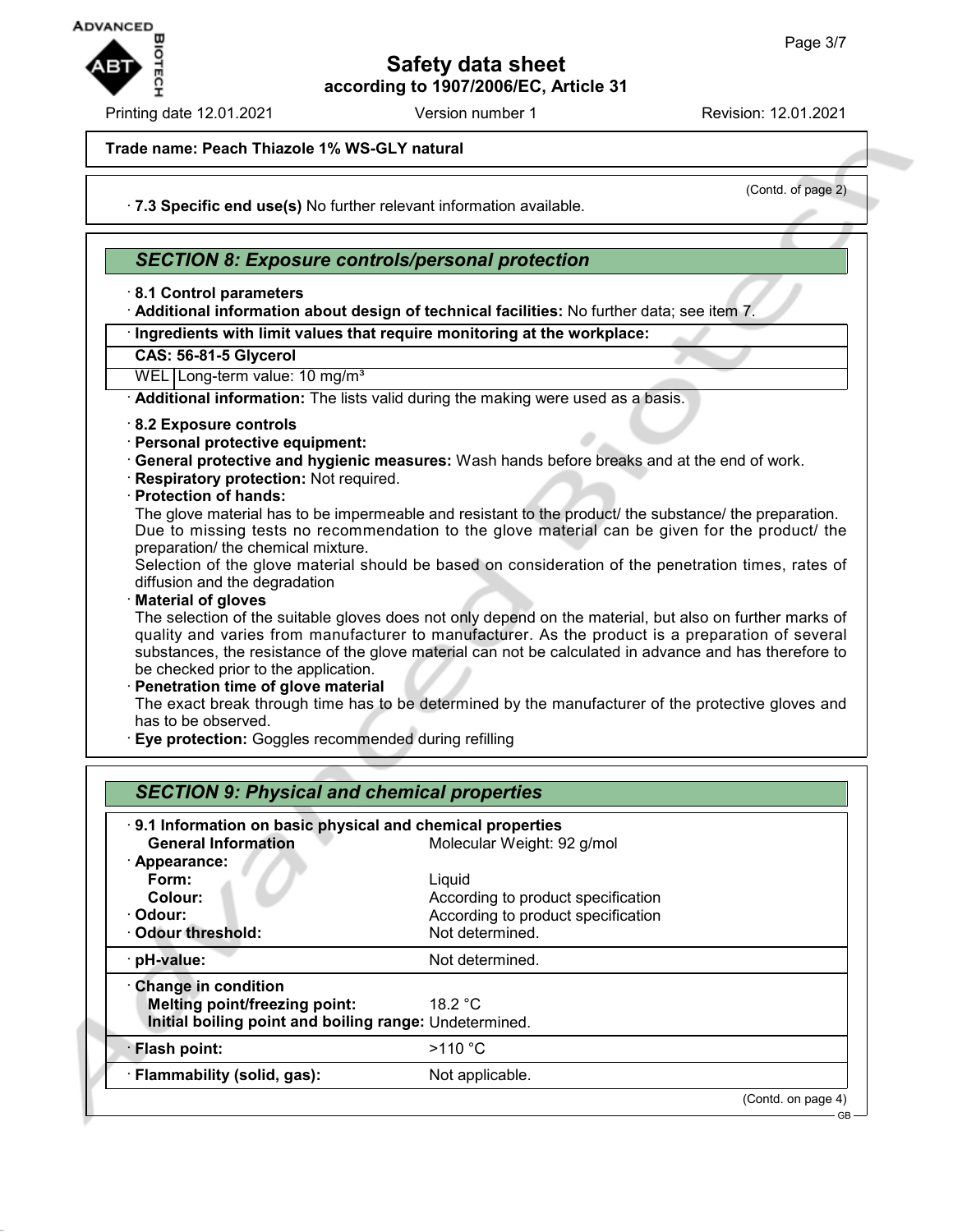

Printing date 12.01.2021 **Version number 1** Revision: 12.01.2021

#### **Trade name: Peach Thiazole 1% WS-GLY natural**

|                                                                                             | (Contd. of page 3)                                                        |
|---------------------------------------------------------------------------------------------|---------------------------------------------------------------------------|
| · Ignition temperature:                                                                     | 400 $^{\circ}$ C                                                          |
| · Decomposition temperature:                                                                | Not determined.                                                           |
| · Auto-ignition temperature:                                                                | Product is not selfigniting.                                              |
| <b>Explosive properties:</b>                                                                | Product does not present an explosion hazard.                             |
| <b>Explosion limits:</b><br>Lower:<br><b>Upper:</b>                                         | $0.9$ Vol %<br>Not determined.                                            |
| Vapour pressure at 20 °C:                                                                   | $0.1$ hPa                                                                 |
| Density at 20 °C:<br><b>Relative density</b><br>· Vapour density<br><b>Evaporation rate</b> | 1.248 $g/cm^{3}$<br>Not determined.<br>Not determined.<br>Not determined. |
| · Solubility in / Miscibility with<br>water:                                                | Fully miscible.                                                           |
| · Partition coefficient: n-octanol/water:                                                   | Not determined.                                                           |
| · Viscosity:<br>Dynamic:<br>Kinematic:                                                      | Not determined.<br>Not determined.                                        |
| · Solvent content:<br><b>Organic solvents:</b><br>VOC (EC)                                  | 99.0 %<br>0.00%                                                           |
| ⋅ 9.2 Other information                                                                     | No further relevant information available.                                |

## *SECTION 10: Stability and reactivity*

- · **10.1 Reactivity** No further relevant information available.
- · **10.2 Chemical stability**
- · **Thermal decomposition / conditions to be avoided:**
- No decomposition if used according to specifications.
- · **10.3 Possibility of hazardous reactions** No dangerous reactions known.
- · **10.4 Conditions to avoid** No further relevant information available.
- · **10.5 Incompatible materials:** No further relevant information available.
- · **10.6 Hazardous decomposition products:** No dangerous decomposition products known.

## *SECTION 11: Toxicological information*

### · **11.1 Information on toxicological effects**

· **Acute toxicity** Based on available data, the classification criteria are not met.

#### · **LD/LC50 values relevant for classification:**

### **ATE (Acute Toxicity Estimates)**

Oral LD50 83000 mg/kg (ATE)

#### · **Primary irritant effect:**

· **Skin corrosion/irritation** Based on available data, the classification criteria are not met.

(Contd. on page 5)

GB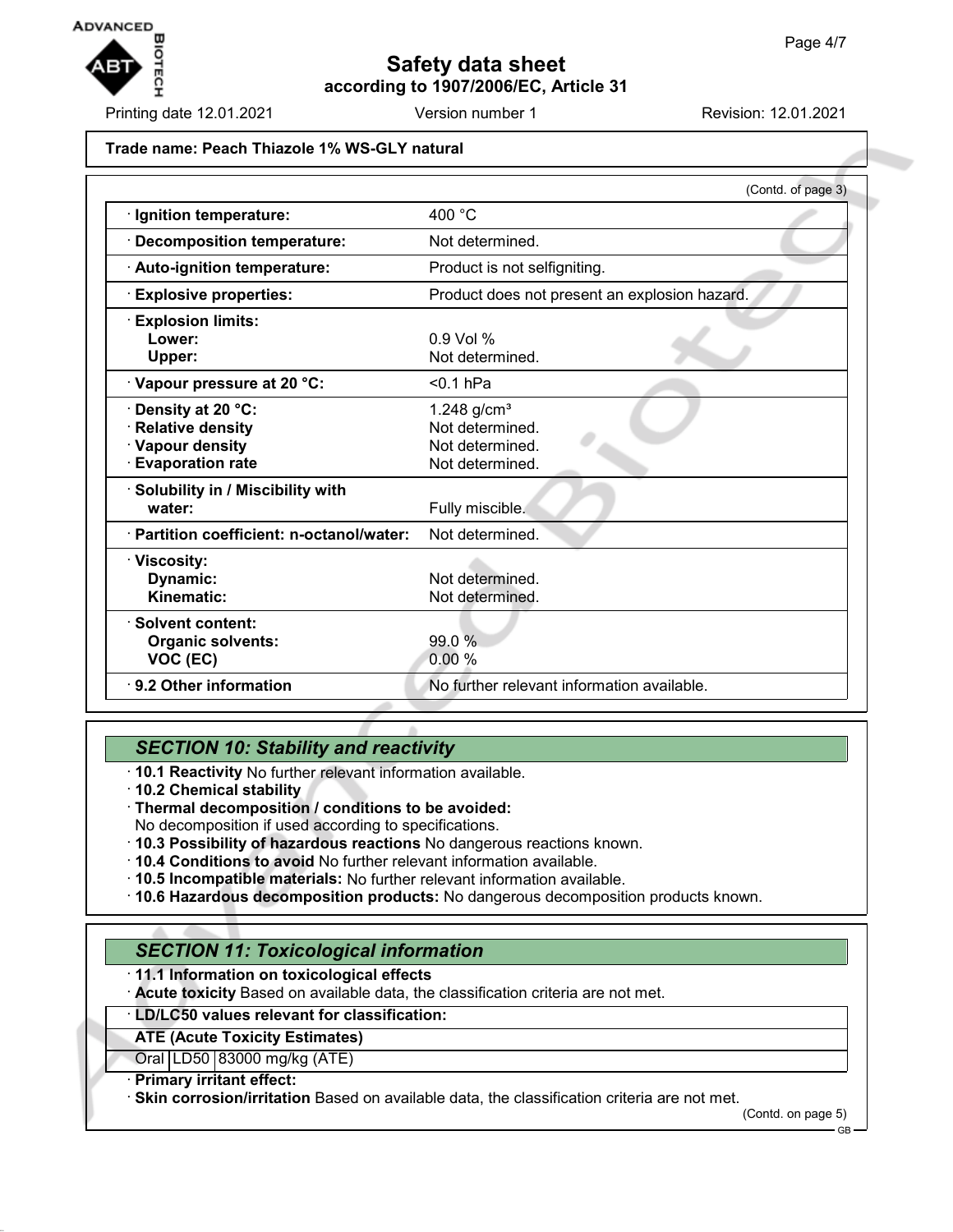

Printing date 12.01.2021 **Version number 1** Revision: 12.01.2021

(Contd. of page 4)

### **Trade name: Peach Thiazole 1% WS-GLY natural**

- · **Serious eye damage/irritation** Based on available data, the classification criteria are not met.
- · **Respiratory or skin sensitisation** Based on available data, the classification criteria are not met.
- · **Additional toxicological information:**
- · **CMR effects (carcinogenity, mutagenicity and toxicity for reproduction)**
- · **Germ cell mutagenicity** Based on available data, the classification criteria are not met.
- · **Carcinogenicity** Based on available data, the classification criteria are not met.
- · **Reproductive toxicity** Based on available data, the classification criteria are not met.
- · **STOT-single exposure** Based on available data, the classification criteria are not met.
- · **STOT-repeated exposure** Based on available data, the classification criteria are not met.
- · **Aspiration hazard** Based on available data, the classification criteria are not met.

### *SECTION 12: Ecological information*

- · **12.1 Toxicity**
- · **Aquatic toxicity:** No further relevant information available.
- · **12.2 Persistence and degradability** No further relevant information available.
- · **12.3 Bioaccumulative potential** No further relevant information available.
- · **12.4 Mobility in soil** No further relevant information available.
- · **Additional ecological information:**
- · **General notes:**

Water hazard class 1 (German Regulation) (Self-assessment): slightly hazardous for water Do not allow undiluted product or large quantities of it to reach ground water, water course or sewage system.

- · **12.5 Results of PBT and vPvB assessment**
- · **PBT:** Not applicable.
- · **vPvB:** Not applicable.
- · **12.6 Other adverse effects** No further relevant information available.

### *SECTION 13: Disposal considerations*

- · **13.1 Waste treatment methods**
- · **Recommendation** Must not be disposed together with household garbage. Do not allow product to reach sewage system.
- · **Uncleaned packaging:**
- · **Recommendation:** Disposal must be made according to official regulations.
- · **Recommended cleansing agents:** Water, if necessary together with cleansing agents.

| 14.1 UN-Number                    |      |  |
|-----------------------------------|------|--|
| · ADR, ADN, IMDG, IATA            | Void |  |
| 14.2 UN proper shipping name      |      |  |
| · ADR, ADN, IMDG, IATA            | Void |  |
| · 14.3 Transport hazard class(es) |      |  |
| · ADR, ADN, IMDG, IATA            |      |  |
| <b>Class</b>                      | Void |  |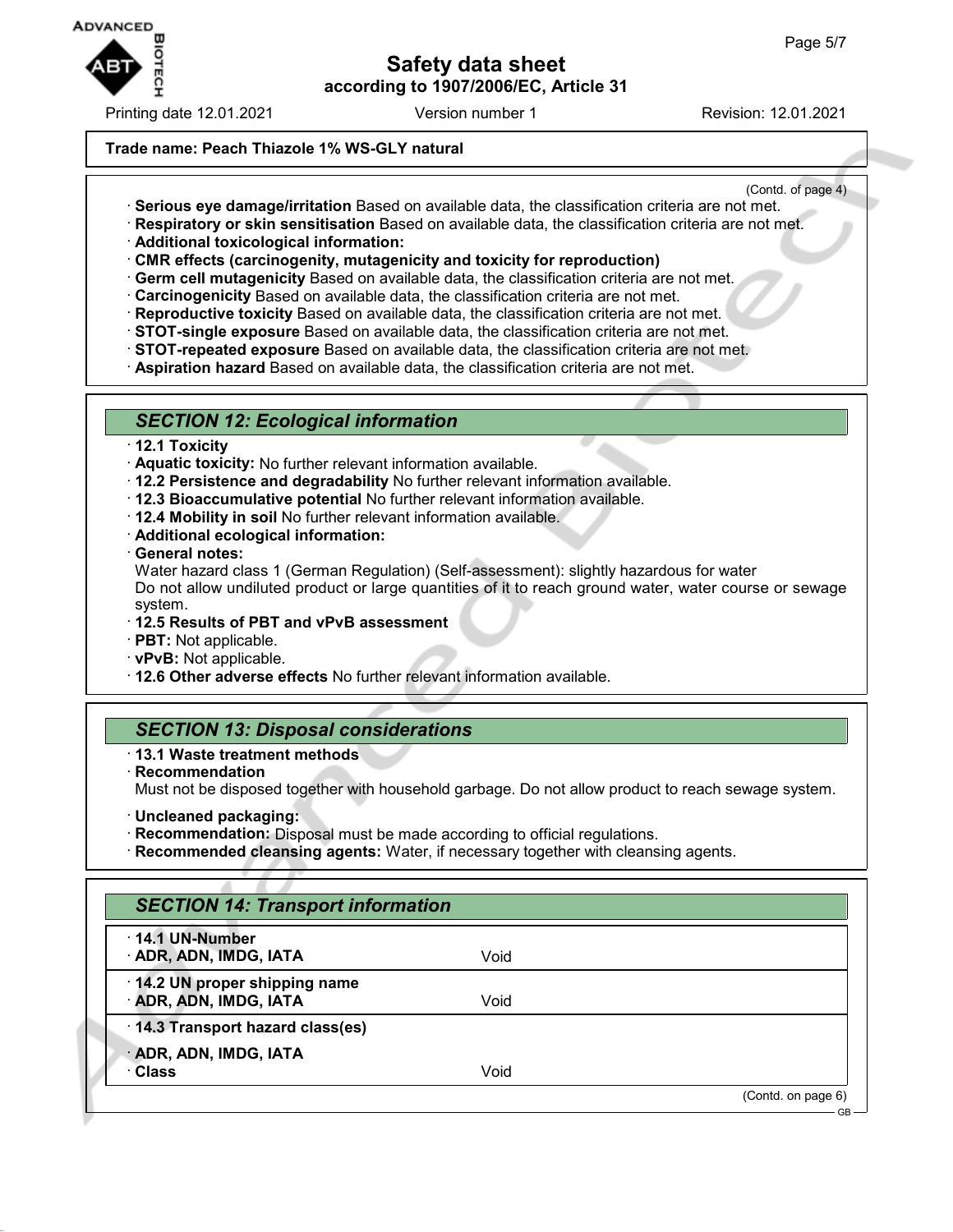

Printing date 12.01.2021 **Version number 1** Revision: 12.01.2021

#### **Trade name: Peach Thiazole 1% WS-GLY natural**

|                                                                                   | (Contd. of page 5)                                      |
|-----------------------------------------------------------------------------------|---------------------------------------------------------|
| 14.4 Packing group<br>· ADR, IMDG, IATA                                           | Void                                                    |
| 14.5 Environmental hazards:<br>· Marine pollutant:                                | No.                                                     |
| 14.6 Special precautions for user                                                 | Not applicable.                                         |
| 14.7 Transport in bulk according to Annex II of<br><b>Marpol and the IBC Code</b> | Not applicable.                                         |
| · Transport/Additional information:                                               | Not dangerous according to the above<br>specifications. |
| · UN "Model Regulation":                                                          | Void                                                    |

## *SECTION 15: Regulatory information*

· **15.1 Safety, health and environmental regulations/legislation specific for the substance or mixture**

- · **Labelling according to Regulation (EC) No 1272/2008** Void
- · **Hazard pictograms** Void
- · **Signal word** Void
- · **Hazard statements** Void
- · **Directive 2012/18/EU**
- · **Named dangerous substances ANNEX I** None of the ingredients is listed.

· **DIRECTIVE 2011/65/EU on the restriction of the use of certain hazardous substances in electrical and electronic equipment – Annex II**

None of the ingredients is listed.

· **15.2 Chemical safety assessment:** A Chemical Safety Assessment has not been carried out.

### *SECTION 16: Other information*

This information is based on our present knowledge. However, this shall not constitute a guarantee for any specific product features and shall not establish a legally valid contractual relationship.

· **Relevant phrases**

H226 Flammable liquid and vapour. H302 Harmful if swallowed.

- · **Department issuing SDS:** Product safety department
- · **Contact:**

Product Safety Department productsafety@adv-bio.com

· **Abbreviations and acronyms:**

ADR: Accord relatif au transport international des marchandises dangereuses par route (European Agreement Concerning the International Carriage of Dangerous Goods by Road) IMDG: International Maritime Code for Dangerous Goods

- IATA: International Air Transport Association
- GHS: Globally Harmonised System of Classification and Labelling of Chemicals
- EINECS: European Inventory of Existing Commercial Chemical Substances
- ELINCS: European List of Notified Chemical Substances
- CAS: Chemical Abstracts Service (division of the American Chemical Society)
- VOC: Volatile Organic Compounds (USA, EU) LC50: Lethal concentration, 50 percent

(Contd. on page 7)

GB